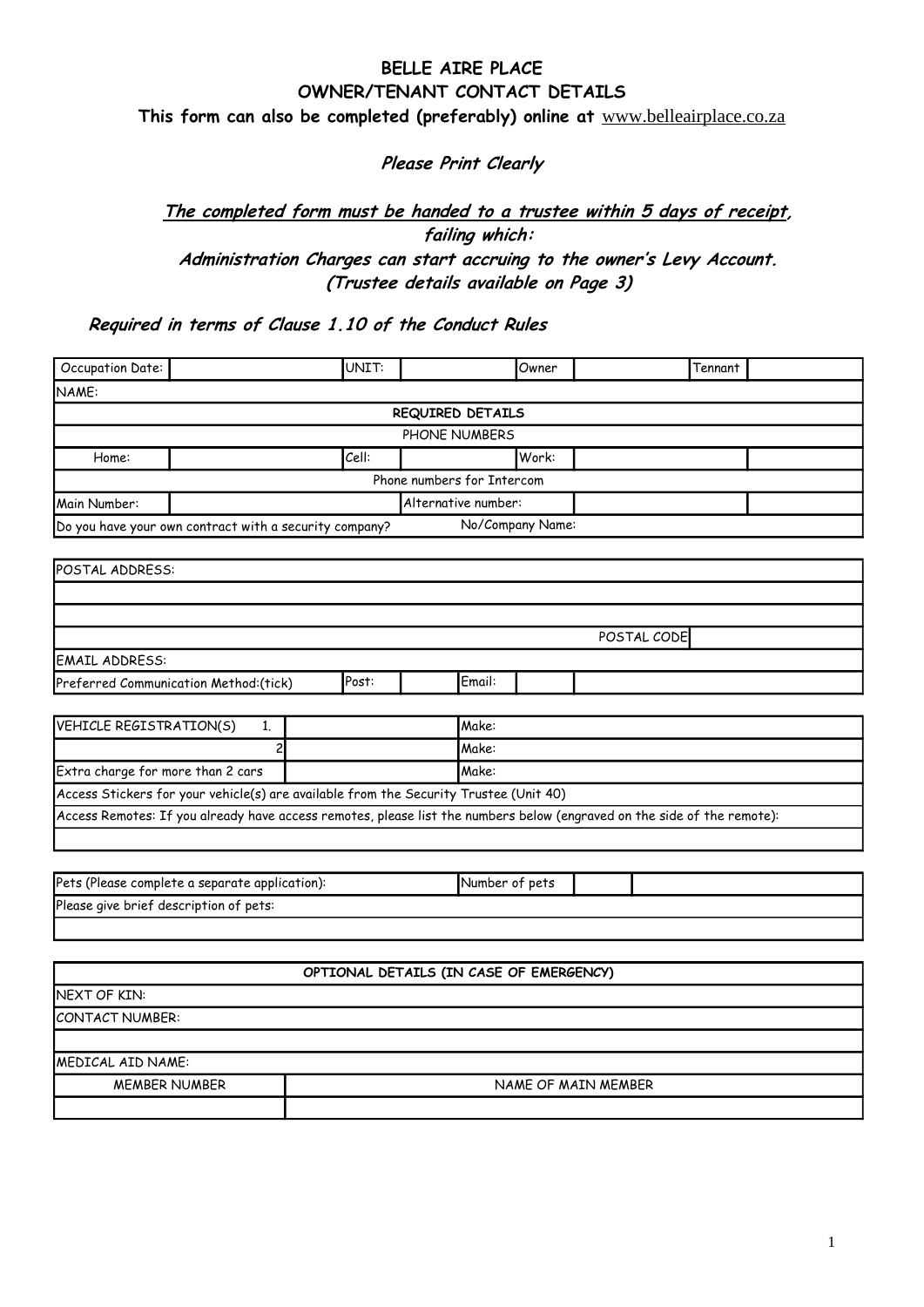

# **WELCOME TO BELLE AIRE PLACE**

#### **This document can also be obtained online at** [www.belleairplace.co.za](http://www.belleairplace.co.za/)

#### **October 2013**

The following are a few things you would probably like to know**:**

### **YOUR CONTACT DETAILS**

Attached is a form to be completed and returned to the Main Gate. Upon completion you will receive your BAP Access sticker(s) for your vehicle(s). Please ensure that any subsequent changes of details are forwarded to the Trustees**.**

### **MAIN GATE REMOTES**

Access to the complex for residents is by means of a remote. These are the property of the owner, and it is their responsibility to ensure they do not get lost or broken. However, should your remote be lost or not be working correctly, leave it at the main gate for replacement. **Note: there is a charge for replacing remotes** and you can buy your own, provided it is compatible (Nova code-hopping).

If you are a new owner or new tenant, make sure you get the remotes (2 per unit) from the previous owner/tenant, otherwise you will need to buy new ones.

**Please notify Unit 40 or the main gate immediately if your remote is lost or stolen, so it can be removed from the access system.**

#### **CONDUCT RULES**

Copies of the above are available electronically on the Belle Aire Place Website [www.belleairplace.co.za](http://www.belleairplace.co.za/). Contact Unit 27 if you have any problems, or have not been given a copy by the Seller/Landlord.

A summary of some of the Sectional Titles Act Conduct Rules are attached and the full rules are available on the website**.**

### **INDEMNITY NOTICES**

There are a number of Notices displayed around the complex, starting with several at the entrance gate. These notices are there for your guidance and protection, and to protect the Body Corporate against unfounded claims. They **should be read and taken note of.** One of the most important notices is at the entrance to the pool area, advising that children under the age of 16 **must be accompanied by an adult.**

### **REFUSE REMOVAL**

There is a refuse area at the entrance gate. All your refuse must be placed in black refuse bags and taken to this area. The refuse is cleared once a week on Tuesdays. If the bin by your unit is full, please take your refuse to the bins by the guardhouse at the gate. No "hard" refuse e.g. broken furniture etc will be allowed.

### **WASTE PAPER RECOVERY**

There are orange Mondi Wheelie bins placed at various points around the complex, in which you can place any waste paper/cardboard for recovery and re-cycling. All cardboard boxes must be flattened.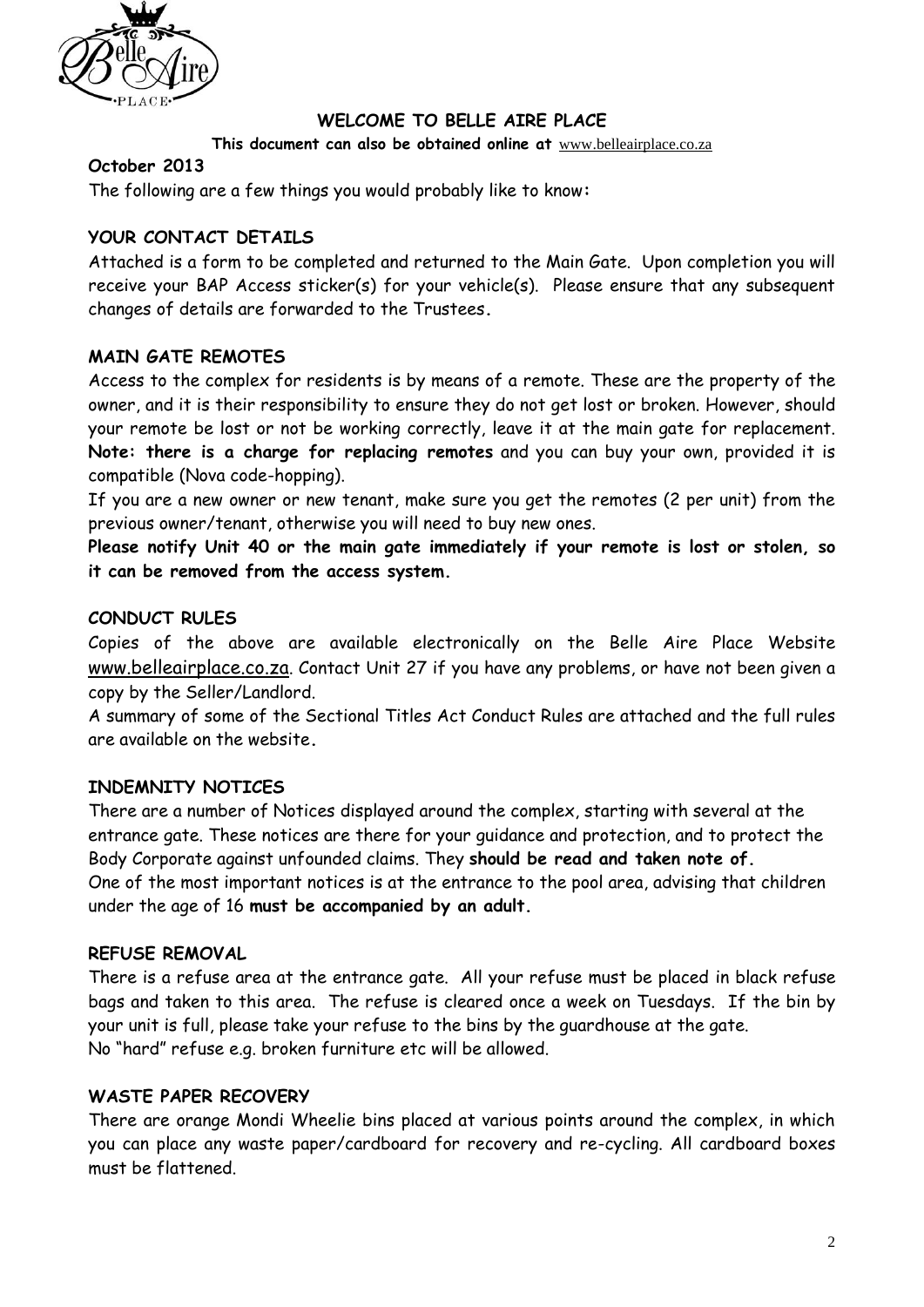# **GARDENS (If Applicable)**

Every Tuesday garden services mow the lawns. Please note the onus is on you to ensure your gate is unlocked and your pets (if applicable) are controlled. If you do not allow garden services in, the onus is still on you to keep your garden tidy and presentable, with the lawn regularly mowed.

Any garden refuse you want removed **must be placed in a black bag and left by your gate.**

If you have any issues with the garden services, such issues must be raised with the Maintenance Trustee within 24 hours of their visit.

### **PLAY AREA/LAPA**

There is a designated childrens' play area at the opposite end of the complex from the entrance. Please ensure that your children play in this enclosed space, and not in the roadways. This is dangerous and is contrary to the Conduct Rules.

The Lapa/Pool area is available for residents to relax, swim and braai. Please leave it in a clean and tidy condition. There is no "reservation" system and it can be used on a first come, first served basis for entertaining, parties etc.

### **VISITORS**

The gate intercom telephone number declared on the Contact Details form will be entered into the intercom. **Note: This system can hold 2 numbers per unit.** 

When visitors arrive, the security guard will contact you on that phone number and give you the visitor's name. Be sure that you know who the visitor is, before confirming to the guard that he can let them in.

### **PETS**

This is a two-pet complex (wef 24 March 2011) and should you have a pet, please complete the attached Pet Application form and leave it at the Main Gate. Pet Applications must be submitted **before** a pet is brought into the complex.

### **SATELLITE DISHES**

Maintenance of the complex single satellite dish has been discontinued, and whilst still works in some units, **regard it as not available**. **It does not support dual view (PVR)** Individual dishes/aerials **are allowed with special permission** from the Trustees.

### **MOTOR VEHICLES**

The speed limit in the complex is **15kph**. Please obey this and drive with extreme caution as there are often children walking to and from the play area or on their bicycles. Vehicles can only be driven in the complex by **licensed** drivers.

Each Unit has two parking bays allocated to it (or a double garage for some units). Extra vehicles will be permitted at a fee of R75 per month for the 3 $^{\text{rd}}$ , R100 for the fourth and so on.

**Note:** When leaving the complex, please allow incoming vehicles to enter first. This is purely a traffic safety requirement, to avoid a build up of vehicles in the roadway outside.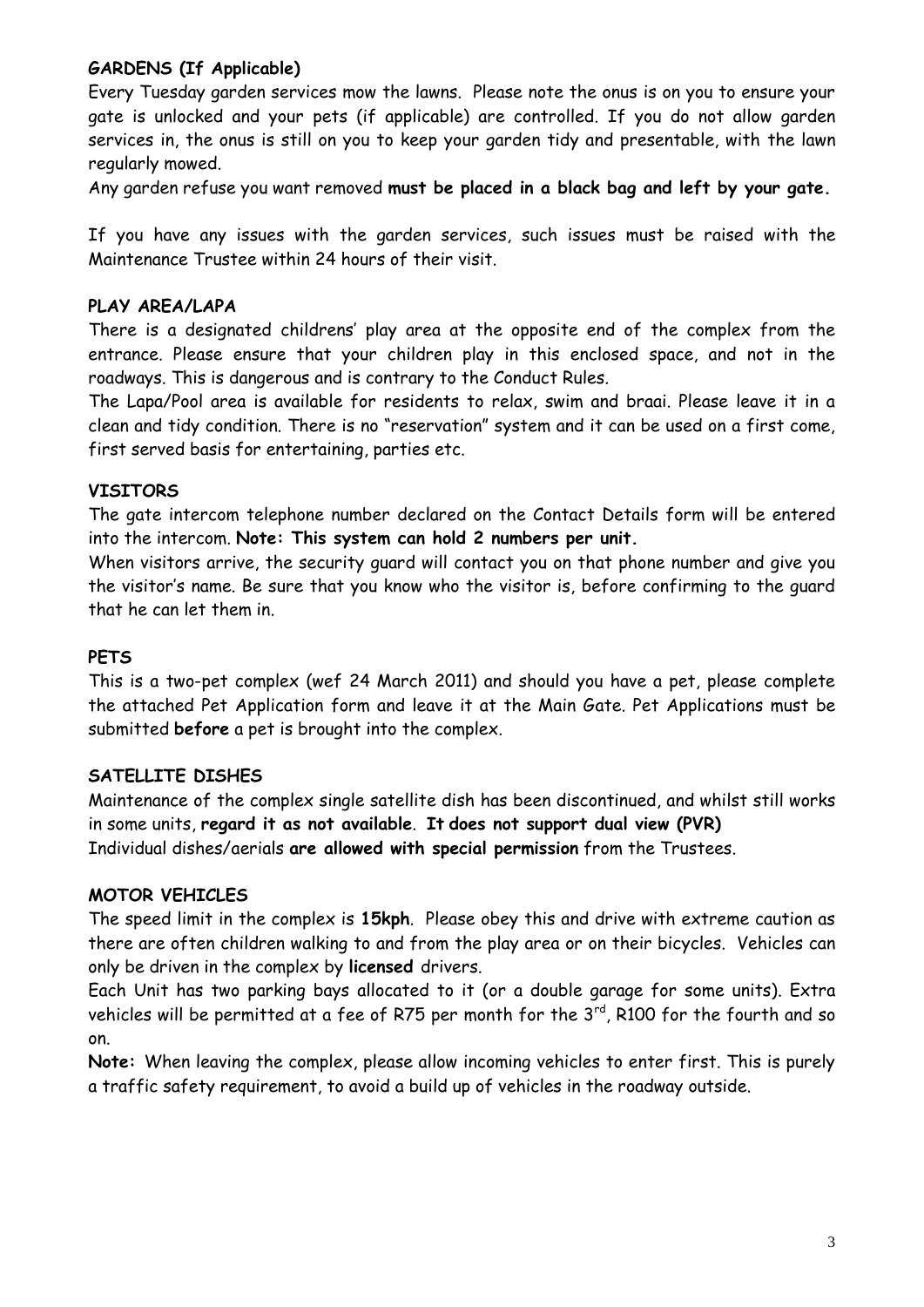### **REMOVAL VANS**

There is a 3 ton maximum limit on vehicles entering the complex. This is primarily to restrict the size of removal vans delivering or removing furniture. If you require a larger van for your furniture, **please ensure that the removal company provides a "shuttle**" and the main van is parked outside the complex.

### **FIRE FIGHTING EQUIPMENT**

Please do not tamper with any of the extinguishers or fire hoses. Specifically **DO NOT** use the fire hoses for washing of cars.

#### **WEBSITE: [www.belleairplace.co.za](http://www.belleairplace.co.za/)**

The complex has a website on which the Conduct Rules, Sectional Titles Act and other useful pieces of information are available.

You can also submit various applications on-line and read the Newsletter and any "breaking news" that affects the complex. There is a "NoticeBoard" page if you have anything to advertise.

#### **TRUSTEES:**

| Naul Bezuidenhout - Unit 33 | Chairman                 | Cell 082 388 0185  |
|-----------------------------|--------------------------|--------------------|
| Charmaine Yoko - Unit 5     | Admin/Residents          | Cell 082 654 1503  |
| Daryl Stephens - Unit 34    | Maintenance/Gardens      | Cell 083 784 1820  |
| Nick Lister - Unit 69       | Finance/Remotes/Intercom | Cell: 083 661 8412 |
| Jeffery Yu - Unit 22        | Security                 | Cell: 084 688 6889 |

Should you have any further queries, contact one of the Trustees.

**Body Corporate Belle Aire Place October 2013**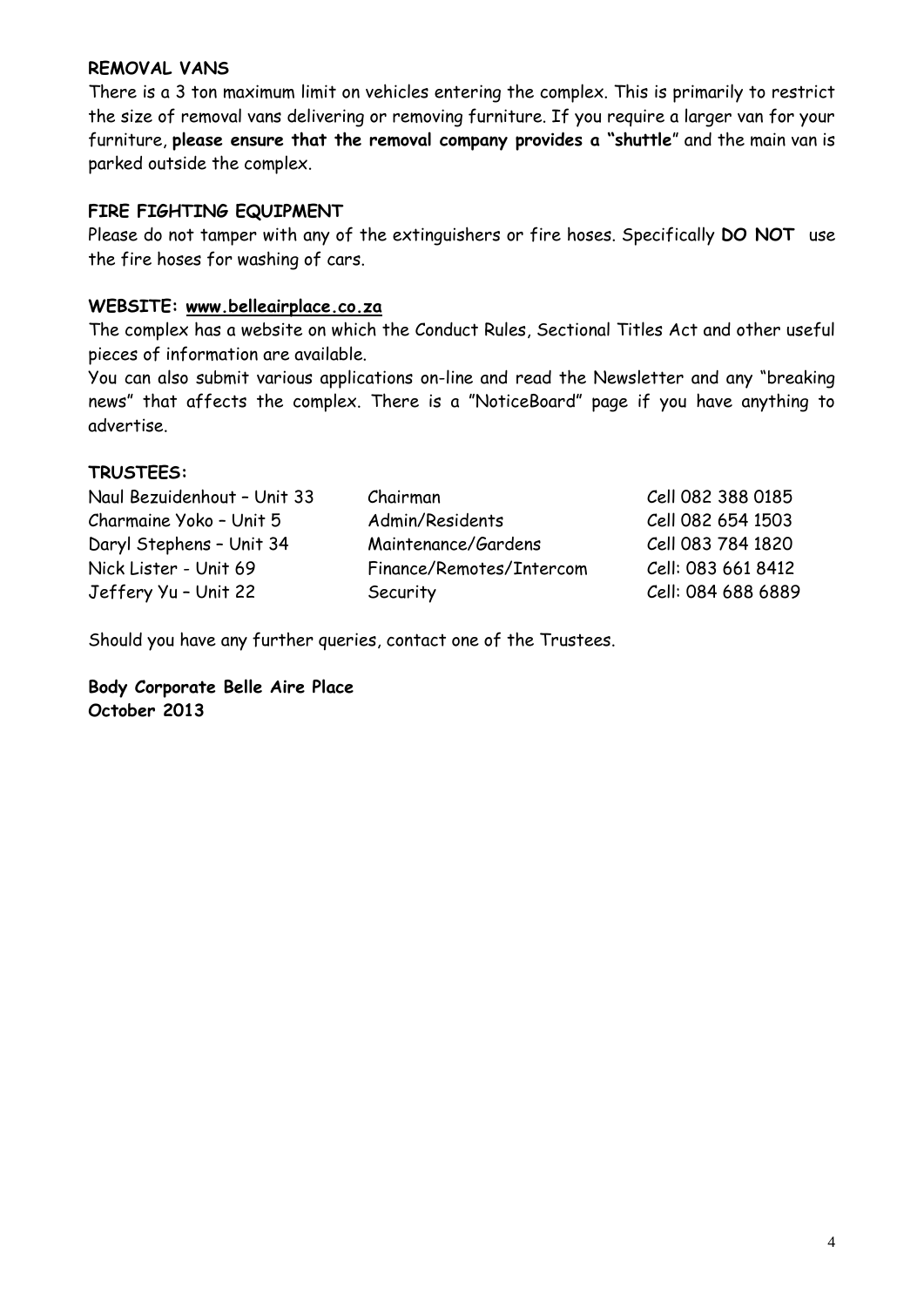# **REGULATIONS ANNEXURE 9 CONDUCT RULES**

Referenced by:

- [ Of the Sectional Titles Act 1986]
- 1.
- (1) An owner or occupier of a section shall not, without the consent in writing of the trustees, which approval may not unreasonably be withheld, keep any animal, reptile or bird in a section or on the common property.
- (2) When granting such approval, the trustees may prescribe reasonable conditions.
- (3) The trustees may withdraw such approval in the event of any breach of any condition prescribed in terms of sub-rule (2).
- 2.

(1) An owner or occupier of a section shall –

- (a) maintain in any hygienic and dry condition, a receptacle for refuse within his section, his exclusive use area or on such part of the common property as may be authorised by the trustees in writing;
- (b) Ensure that before refuse is placed in such receptacle it is securely wrapped, or in the case of tins or other containers, completely drained;
- (c) For the purpose of having the refuse collected, place such receptacle within the area and at the times designated by the trustees;
- (d) When the refuse has been collected, promptly return such receptacle to his section or other area referred to in paragraph (a).
- 3.

(1) No owner or occupier shall park or stand any vehicle upon the common property, or permit or allow any vehicle to be parked or stood upon the common property, without the consent of the trustees in writing.

- (2) The trustees may cause to be removed or towed away, at the risk and expense of the owner of the vehicle, any vehicle parked, standing or abandoned on the common property without the trustees consent.
- (3) Owners and occupiers of sections shall ensure that their vehicles, and the vehicles of their visitors and guests, do not drip oil or brake fluid on to the common property or in any other way deface the common property.
- (4) No owner or occupier shall be permitted to dismantle or effect major repairs to any vehicle on any portion of the common property, an exclusive use area or in a section.
- 4.
- (1) An owner or occupier of a section shall not mark, paint, drive nails or screws or the like into, or otherwise damage, or alter, any part of the common property without first obtaining the written consent of the trustees.
- (2) Notwithstanding sub-rule (1), an owner or person authorised by him, may install—
	- (a) any locking device, safety gate, burglar bars or other safety device for the protection of his section; or
	- (b) any screen or other device to prevent the entry of animals or insects;

Provided that the trustees have first approved in writing the nature and design of the device and the manner of its installation.

5. The owner or occupier of a section used for residential purposes shall not place or do anything on any part of the common property, including balconies, patios, steeps, and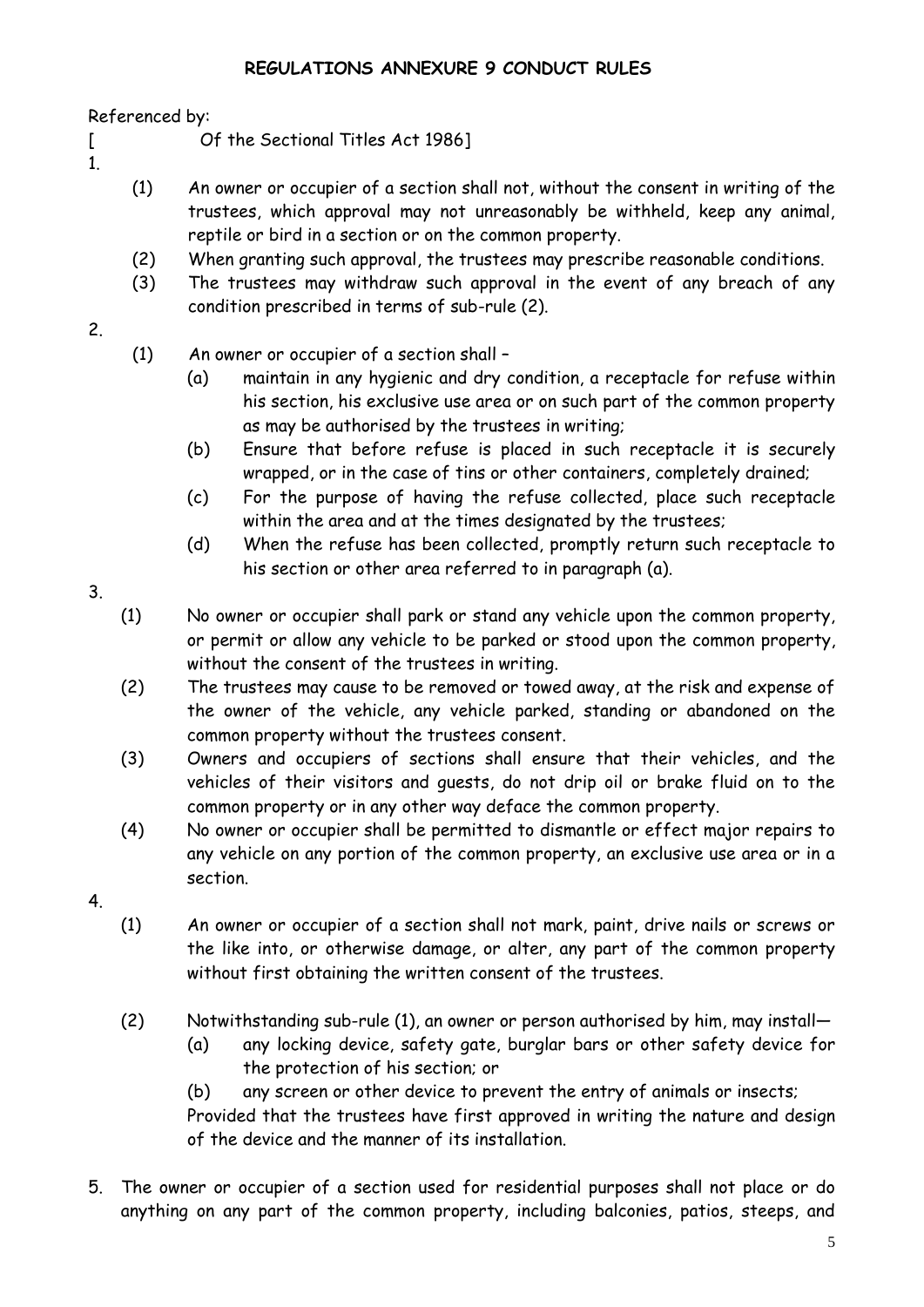gardens which, in the discretion of the trustees, is aesthetically displeasing or undesirable when viewed from the outside of the section.

- 6. No owner or occupier of a section, used for residential purposes, shall place any sign, notice, billboard or advertisement of any kind whatsoever on any part of the common property or of a section, so as to be visible from outside the section, without the written consent of the trustees first having being obtained.
- 7. An owner or occupier of a section shall not deposit, throw or permit or allow to be deposited or thrown, on the common property any rubbish, including dirt, cigarette butts, food scraps or any other litter whatsoever.
- 8. An owner or occupier of a section shall not, without the consent in writing of the trustees, erect his own washing lines, nor hang any washing or laundry or any other items on any part of the building or the common property so as to be visible from outside the buildings or from any other sections.
- 9. An owner or occupier shall not store any material, or do or permit or allow to be done, any other dangerous act in the building or on the common property which will or may increase the rate of the premium payable by the body corporate on any insurance policy.
- 10. All tenants of units and other persons granted rights of occupancy by any owner of the relevant unit are obliged to comply with these conduct rules, notwithstanding any provision to the contrary contained in any lease or any grant of rights of occupancy.
- 11. An owner shall keep his section free of white ants, borer and other wood destroying insects and to this end shall permit the trustees, the managing agent, and their duly authorised agents or employees, to enter upon his section from time to time for the purpose of inspecting the section and taking such action as may be reasonable necessary to eradicate any such pests. The costs of the inspection, eradicating any such pests as may be found within the section, replacement of any woodwork or other material forming part of such section which may be damaged by any such pests shall be borne by the owner of the section concerned.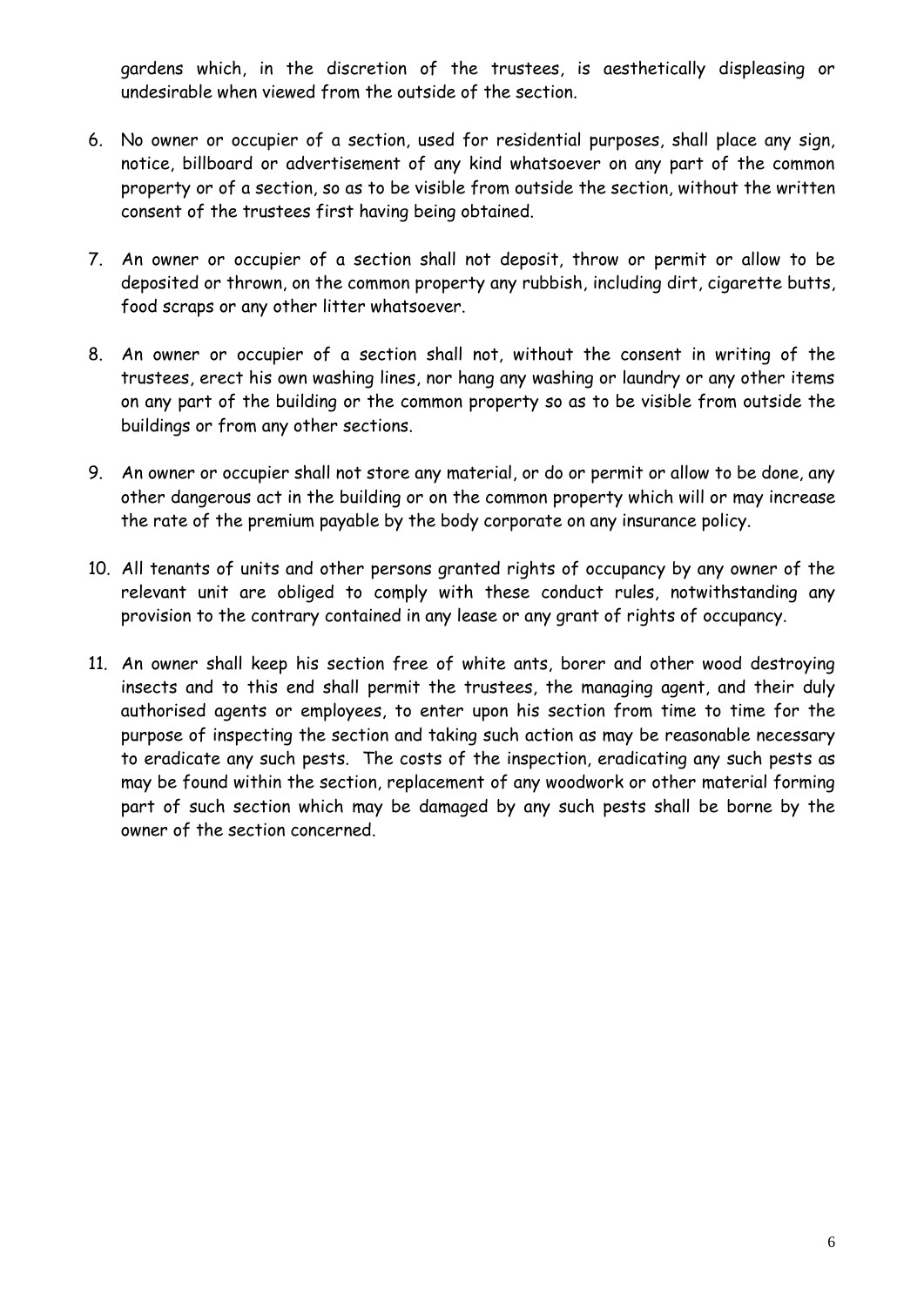# **BELLE AIRE PLACE PET REGISTRATION / APPLICATION This form can also be completed online at** [www.belleairplace.co.za](http://www.belleairplace.co.za/) Conduct Rules (21.14) **–** Only one pet per unit allowed **Please Note:** As per Special General Meeting 24 March 2011, two pets per unit will now be allowed.

|                      | No. _______________________ apply for permission to keep the following pet(s). |
|----------------------|--------------------------------------------------------------------------------|
| <b>TYPE OF PET</b>   | <u> 1989 - Johann Barbara, martxa alemaniar argametra (h. 1989).</u>           |
| NAME OF PET          |                                                                                |
| <b>BREED</b>         |                                                                                |
| <b>COLOUR</b>        |                                                                                |
| AGE                  |                                                                                |
| ID TAG               | $Yes$ No $\rule{1em}{0.15mm}$ No $\rule{1em}{0.15mm}$                          |
| ID CHIP              | $Yes$ No $\rule{1em}{0.15mm}$ No $\rule{1em}{0.15mm}$                          |
| DATE INOCULATED      | <u> 1989 - Johann Barbara, margaret eta idazlearia (h. 1989).</u>              |
| DATE SPAYED/NEUTERED |                                                                                |

You are requested to comply with the attached conditions.

I confirm that I will abide by the Body Corporate rules at all times. If the above pet(s) become a nuisance/disturbance to other residents, the Trustees can withdraw their consent and request the immediate removal of the said pet(s).

| <b>SIGNATURE</b> |    |    |              |
|------------------|----|----|--------------|
| <b>DATE</b>      |    |    |              |
| TEL Nos:         | (w | 'n | $\mathsf{c}$ |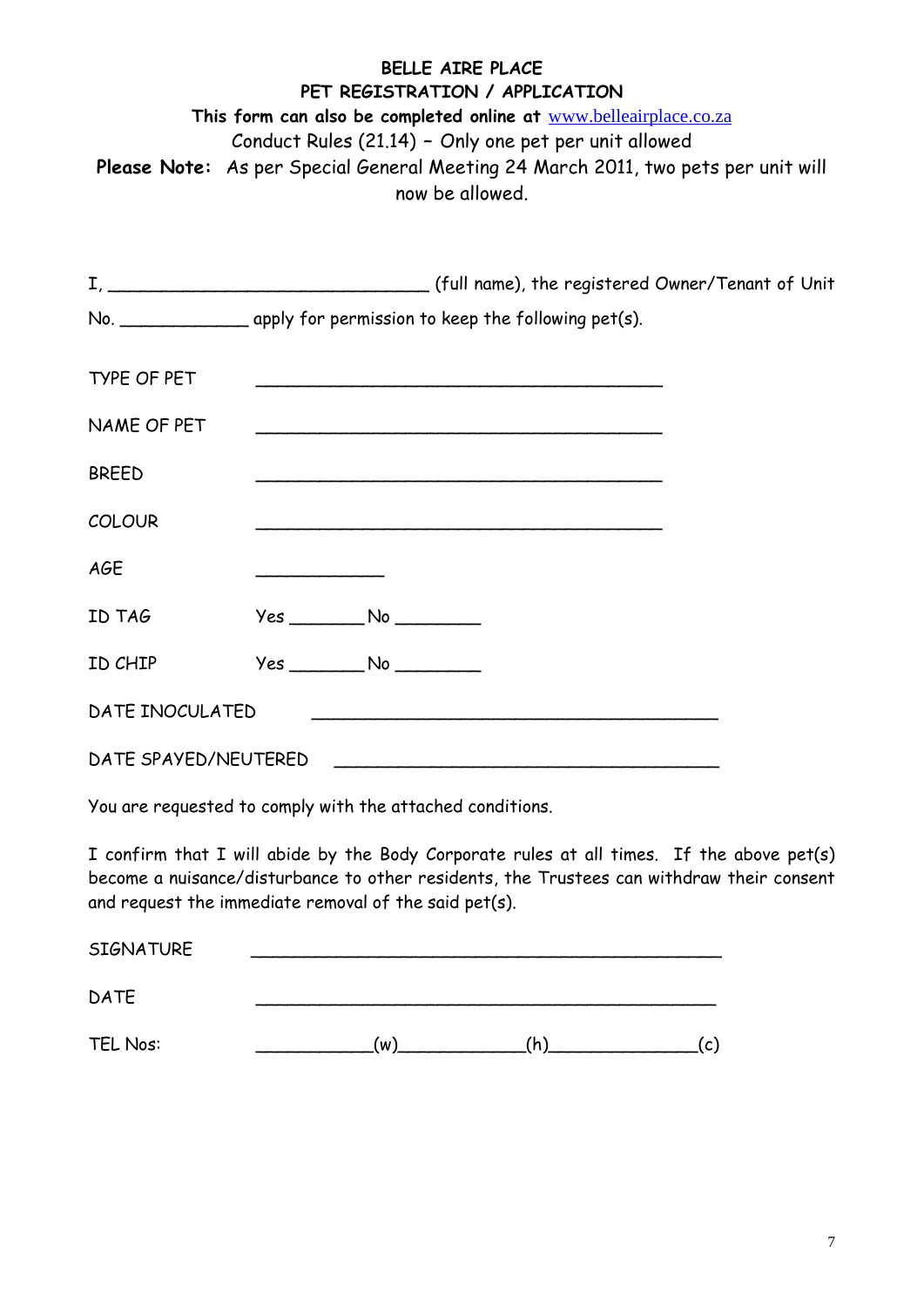# **BELLE AIRE PLACE PET RULES AND CONDITIONS**

You are advised that Annexure 9 of the Conduct Rules of Section 35 (2) (b) of the Sectional Titles Act, 1986 states the following:

- 1. Pets
	- (i) An owner/occupier of a section may not keep any animal, fish, reptile or bird in a section or on the common property without the consent in writing of the trustees.
	- (ii) The trustees may prescribe any reasonable condition when granting such approval.
	- (iii) The trustees may withdraw such approval in the event of any breach of any condition prescribed in terms of sub-rule (2).

Section 21 of the registered Conduct Rules support the above rules, and complement them with a number of specific requirements.

# **Section 21 of Conduct Rules PETS: ANIMALS, REPTILES AND BIRDS**

- 1. No pets other than those correctly registered with the trustees are allowed within the confines of Belle Aire Place.
- 2. Permission to house a pet may only be given by the Trustees, and in so doing the Trustees can prescribe any reasonable conditions. Any permission given by the Trustees to house pets may be revoked at any stage by the Trustees at their discretion.
- 3. Cats and dogs must wear collars and tags at all times. These tags must provide the name of the owner, unit number and telephone number. Any pet found unaccompanied or unidentified in the complex will be removed. Cost incurred as result of such a removal, such as capture and kennel fees, shall be borne by the owner or occupier of the unit where the pet was accommodated.
- 4. The Body Corporate, Trustees, Managing Agents or its appointed employees shall not be liable for any injury to any pet thus removed or for any other loss so incurred by the owner or occupier of the unit, the owner of the pet or any other person. Animals that have had chips implanted are not exempt from this rule.
- 5. All garden gates are to be padlocked on units where dogs are kept.
- 6. Pets must not cause a disturbance at any time. Should an animal cause a disturbance and an owner be warned, in writing by the Body Corporate, Trustees or the managing agents, to stop the disturbance, and it continues, the permission to house the animal will be withdrawn by the Trustees and the pet is to be removed. Should the pet not be removed by the owner after written warning, arrangements will be made for the pet to be removed at the cost of the owner of the pet.
- 7. Owners of pets shall be responsible for the removal of their animal's excrement within their exclusive use areas as well as from the common property. Excrement is to be removed from the common property immediately so as not to be unsightly to fellow residents. Owners shall also ensure that excrement within their exclusive use areas shall not cause a nuisance or be unsightly. Gardens are to be cleaned daily of pet excrement. Failure to clean up may result in permission being removed. Dog's excrement not cleaned up will be removed at a charge to the owner of the pet.
- 8. Dogs must be leashed and properly controlled when on the common property.
- 9. Cats and dogs which have not been neutered or spayed may not be kept in the complex. Certificates guaranteeing spaying/neutering are to be submitted to the Trustees/managing agents when asking permission to keep the pet. Should the pet be